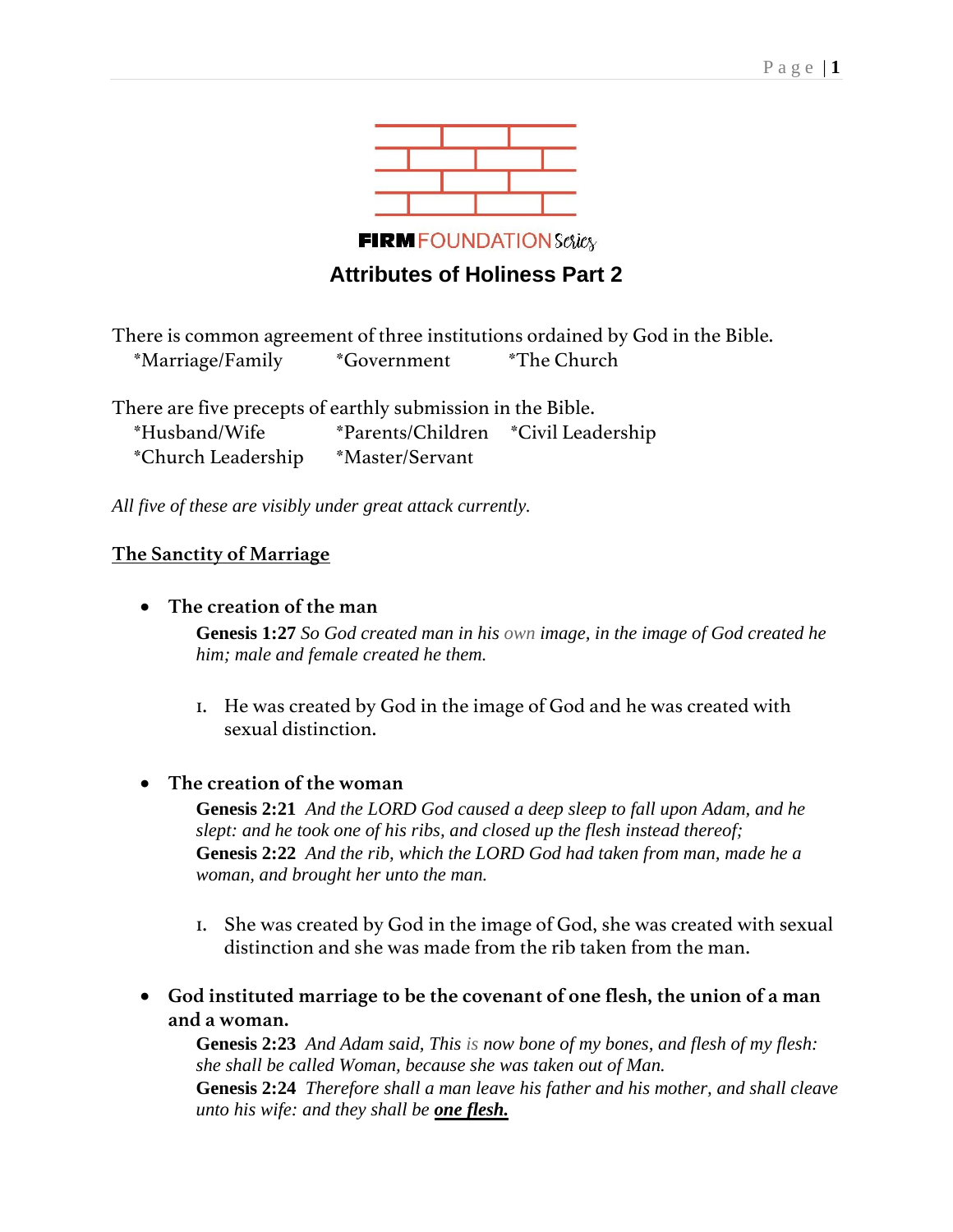- **Sanctity of marriage begins in the distinction of:**
	- 1. Sexual Identity
	- 2. Sexual Purity
	- *3.* Submission

**Genesis 2:24** *Therefore shall a man leave his father and his mother, and shall cleave unto his wife: and they shall be one flesh.* **Genesis 2:25** *And they were both naked, the man and his wife, and were not ashamed.*

• **How important is marriage? Marriage is a symbolism of Christ and the Church.**

> **Ephesians 5:22** *Wives, submit yourselves unto your own husbands, as unto the Lord.*

**Ephesians 5:23** *For the husband is the head of the wife, even as Christ is the head of the church: and he is the saviour of the body.*

**Ephesians 5:24** *Therefore as the church is subject unto Christ, so let the wives be to their own husbands in every thing.*

**Ephesians 5:25** *Husbands, love your wives, even as Christ also loved the church, and gave himself for it;*

**Ephesians 5:26** *That he might sanctify and cleanse it with the washing of water by the word,*

**Ephesians 5:27** *That he might present it to himself a glorious church, not having spot, or wrinkle, or any such thing; but that it should be holy and without blemish.*

**Ephesians 5:28** *So ought men to love their wives as their own bodies. He that loveth his wife loveth himself.*

#### • **A mutual submission of holiness**

- o A man shows submission to his wife by loving his wife as Christ loved the church, following inward and outward holiness with all of his heart. Christ loved the church without reservation. This is the example of love and commitment that the husband should live out.
- o A woman submits to Christ and her husband by surrendering to the Word of God in all things and remaining distinct in her inward and outward holiness, following her husband as he follows Christ.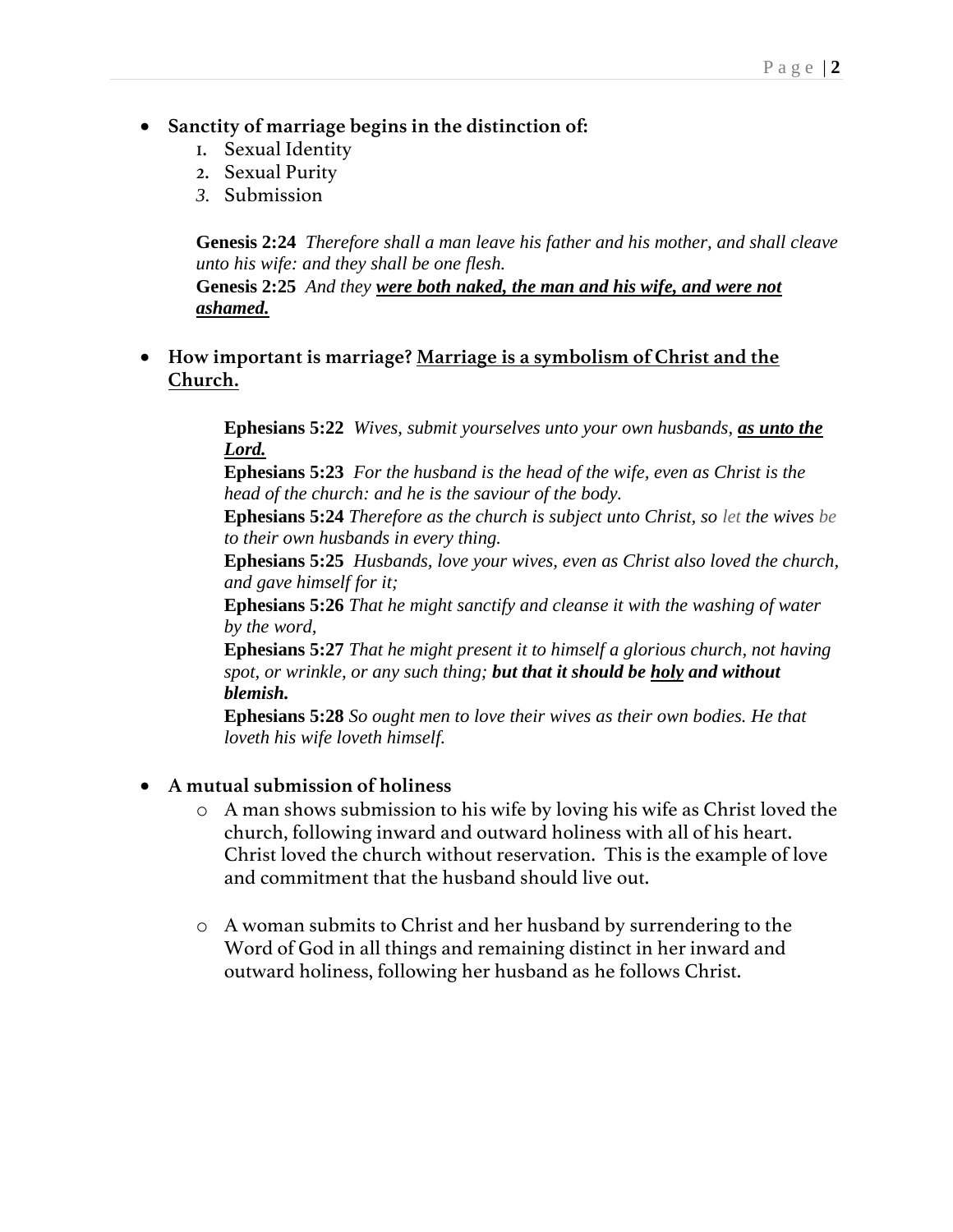# **The Fallen Nature**

**Genesis 3:6** *And when the woman saw that the tree was good for food, and that it was pleasant to the eyes, and a tree to be desired to make one wise, she took of the fruit thereof, and did eat, and gave also unto her husband with her; and he did eat.*

**Genesis 3:7** *And the eyes of them both were opened, and they knew that they were naked; and they sewed fig leaves together, and made themselves aprons.*

- The sin of Adam and the woman brought immorality to their lives.
- The first thing we see recorded that was opened to their understanding was their nakedness.
- They were no longer clothed in innocence.
- There was a spiritual and physical nakedness.

*The discovery of their nakedness excited shame, which they sought to conceal by an outward covering. Kiel Delitzsch Commentary*

**Genesis 3:7** *And the eyes of them both were opened, and they knew that they were naked; and they sewed fig leaves together, and made themselves aprons.*

• Adam and Eve attempted to cover their nakedness.

Chagowr:

1. Girdle, belt, loin covering, loin-cloth, armour

**Genesis 3:21** *Unto Adam also and to his wife did the LORD God make coats of skins, and clothed them.*

• **God clothed Adam and Eve** The final act of God's dealing with Adam and Eve before they were expelled from the Garden of Eden.

**Strong's Definitions:** תֶנֹ תְּכ kᵉthôneth, keth-o'-neth; or תֶנֹ תֻּכ kuttôneth; from an unused root meaning **to cover** (compare [H3802\)](https://iphone.blb.org/apk/lexicon.cfm?Strongs=H3802&t=KJV&platform=ios); a shirt:—coat, garment, robe.

- o To cover their nakedness
- o Garment from the neck to the knees, sometimes to the ankles
- **God set the boundaries of covering from the beginning**

Pulpit Commentary gives a powerful statement about the content of Genesis chapter 3. **"The moral chaos before the moral restoration"**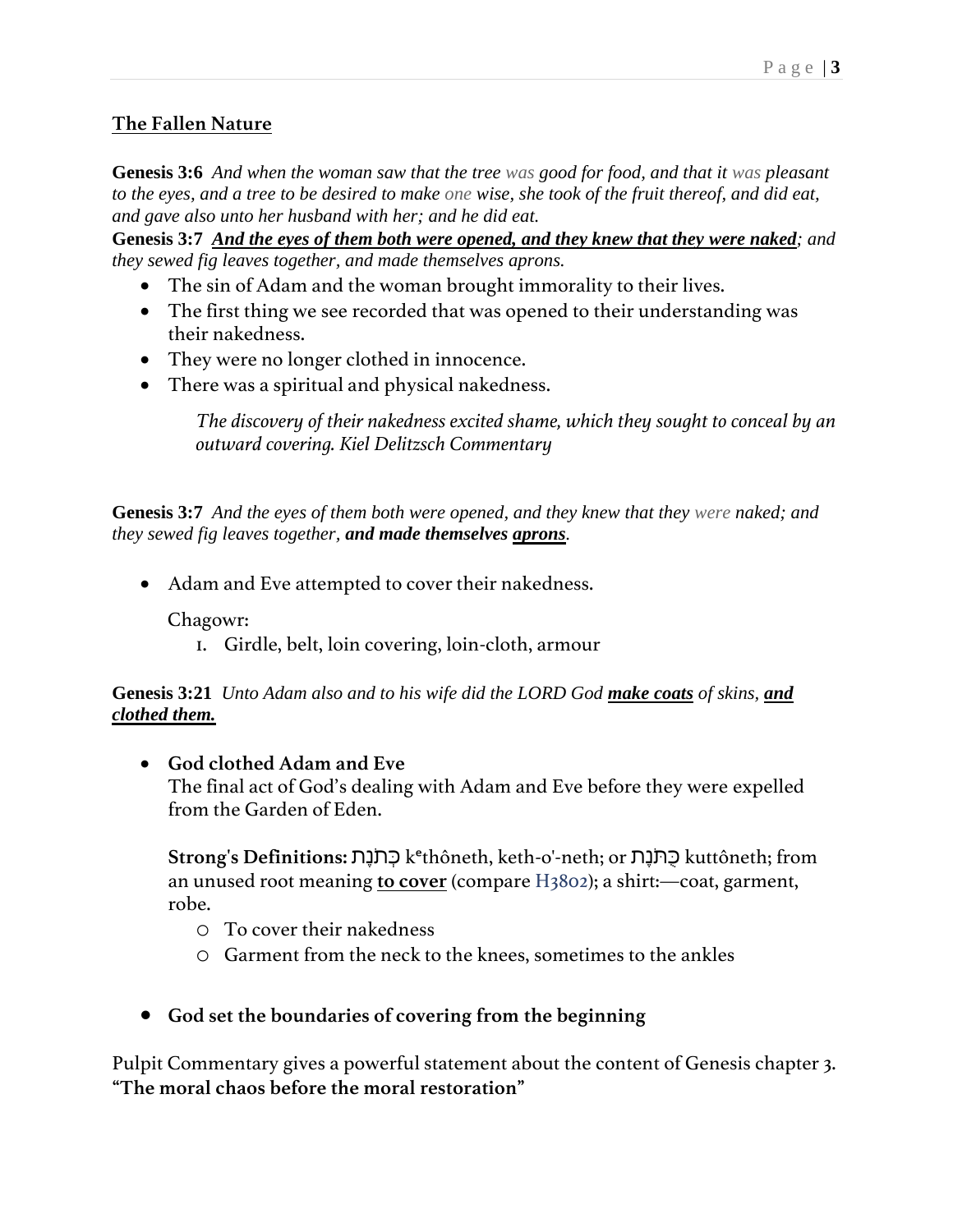## **There is a Moral Shame of Nakedness**

Nakedness is addressed in the Bible as nudity or partial nakedness (improper covering).

**Genesis 3:10** *And he said, I heard thy voice in the garden, and I was afraid, because I was naked; and I hid myself. (This was after they had put on the apron)* **John 21:7** *Therefore that disciple whom Jesus loved saith unto Peter, It is the Lord. Now when Simon Peter heard that it was the Lord, he girt his fisher's coat unto him, (for he was naked,) and did cast himself into the sea.* **Revelation 16:15** *Behold, I come as a thief. Blessed is he that watcheth, and keepeth his garments, lest he walk naked, and they see his shame.*

## **The Covering of Nakedness is Absolutely Necessary**

- 1. The clothing of righteousness for the bride of Christ. (spiritual)
- 2. The clothing of gender distinction, modesty for the sanctity (physical)

**1 Corinthians 5:2** *For in this we groan, earnestly desiring to be clothed upon with our house which is from heaven:* **1 Corinthians 5:3** *If so be that being clothed we shall not be found naked.*

**Revelation 19:7** *Let us be glad and rejoice, and give honour to him: for the marriage of the Lamb is come, and his wife hath made herself ready.*

**Revelation 19:8** *And to her was granted that she should be arrayed in fine linen, clean and white: for the fine linen is the righteousness of saints.*

- The outward apparel of modesty and gender distinction are not works that clothe the heart with righteousness.
- To be clothed with righteousness will spring forth the desire to please God and be clothed with modesty and gender distinction.
- The Word of God teaches us concerning our outward apparel and appearance.
	- 1. Moderation (Not in excess)
	- 2. Proper covering of nakedness.
	- 3. Distinct gender apparel distinction
	- 4. Not given to sexualizing the body
		- o The Grammy Awards program which aired on March 14, 2021 displayed the exact opposite defiance to every one of these 4 principles.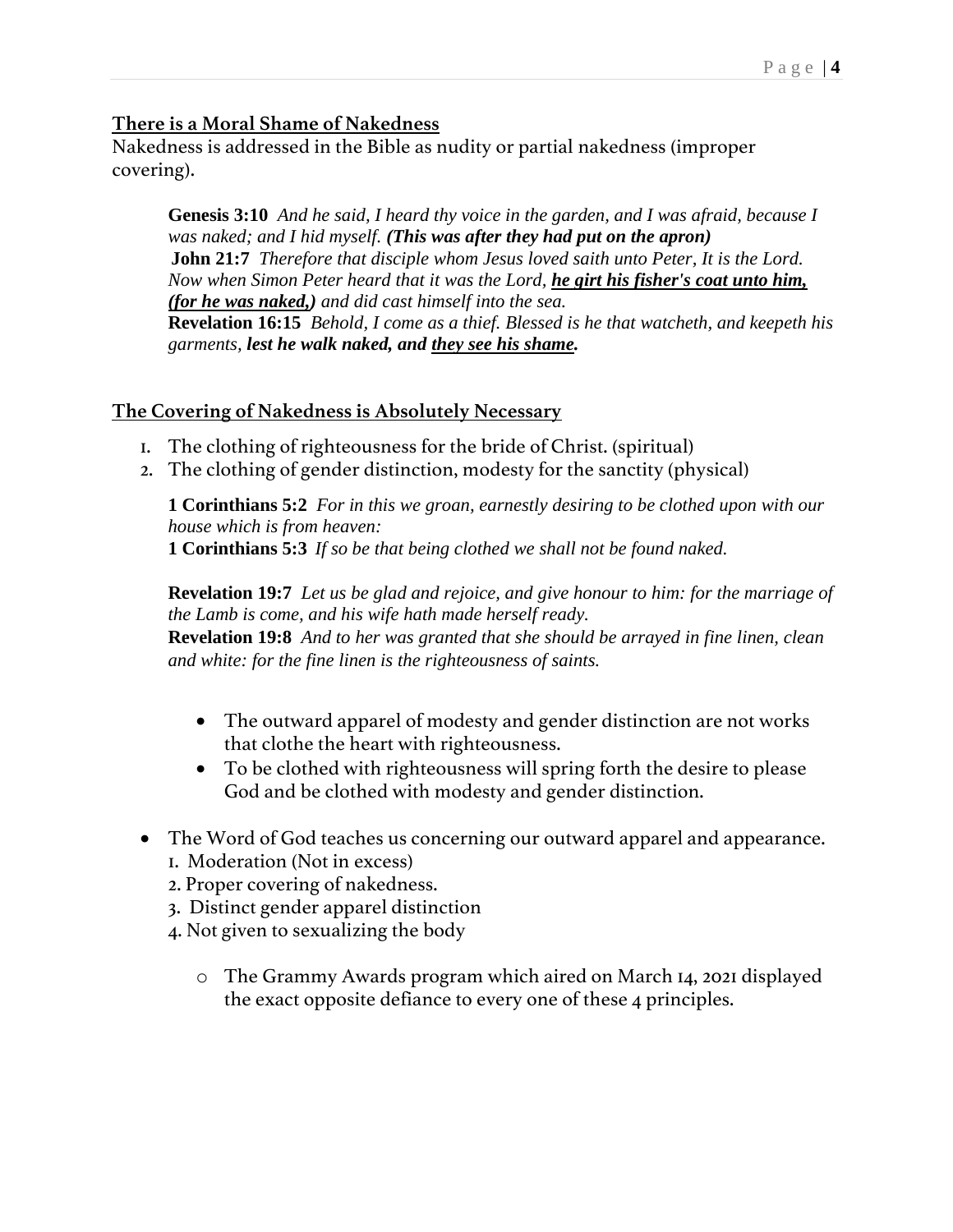**1 Timothy 2:8-9 (KJV)** *I will therefore that men pray every where, lifting up holy hands, without wrath and doubting. 9 In like manner also, that women adorn themselves in modest apparel, with shamefacedness and sobriety; not with broided hair, or gold, or pearls, or costly array;*

- o Paul sets a decree that calls for a standard of distinction in modesty to be established.
- o It cannot be established with regards to the norms of culture or opinion.
- o It must be established by drawing from the concrete principles of Holy Scripture.

**1 Timothy 2:8-9 (NIV)** *Therefore I want the men everywhere to pray, lifting up holy hands without anger or disputing. <sup>9</sup> I also want the women to dress modestly, with decency and propriety, not with elaborate hairstyles or gold or pearls or expensive clothes,*

**Deuteronomy 22:5** *The woman shall not wear that which pertaineth unto a man, neither shall a man put on a woman's garment: for all that do so are abomination unto the LORD thy God.*

*The distinction between the sexes is natural and divinely established, and cannot be neglected without indecorum and consequent danger to purity... Albert Barnes Commentary*

**Job 38:3** *Gird up now thy loins like a man; for I will demand of thee, and answer thou me.*

- o The importance of gender distinction was not simply what they wore, but the manner in which it formed upon the body.
- o A man would take his robe and bring it up between his legs and tuck it into his waistband, this transformed his robe into a pant like garment for ease of necessary activity.

## **Exodus 28:42** *And thou shalt make them linen breeches to cover their nakedness; from the loins even unto the thighs they shall reach:*

o The specifics concerning men's garment in the priesthood gives us another understanding of the thigh being covered.